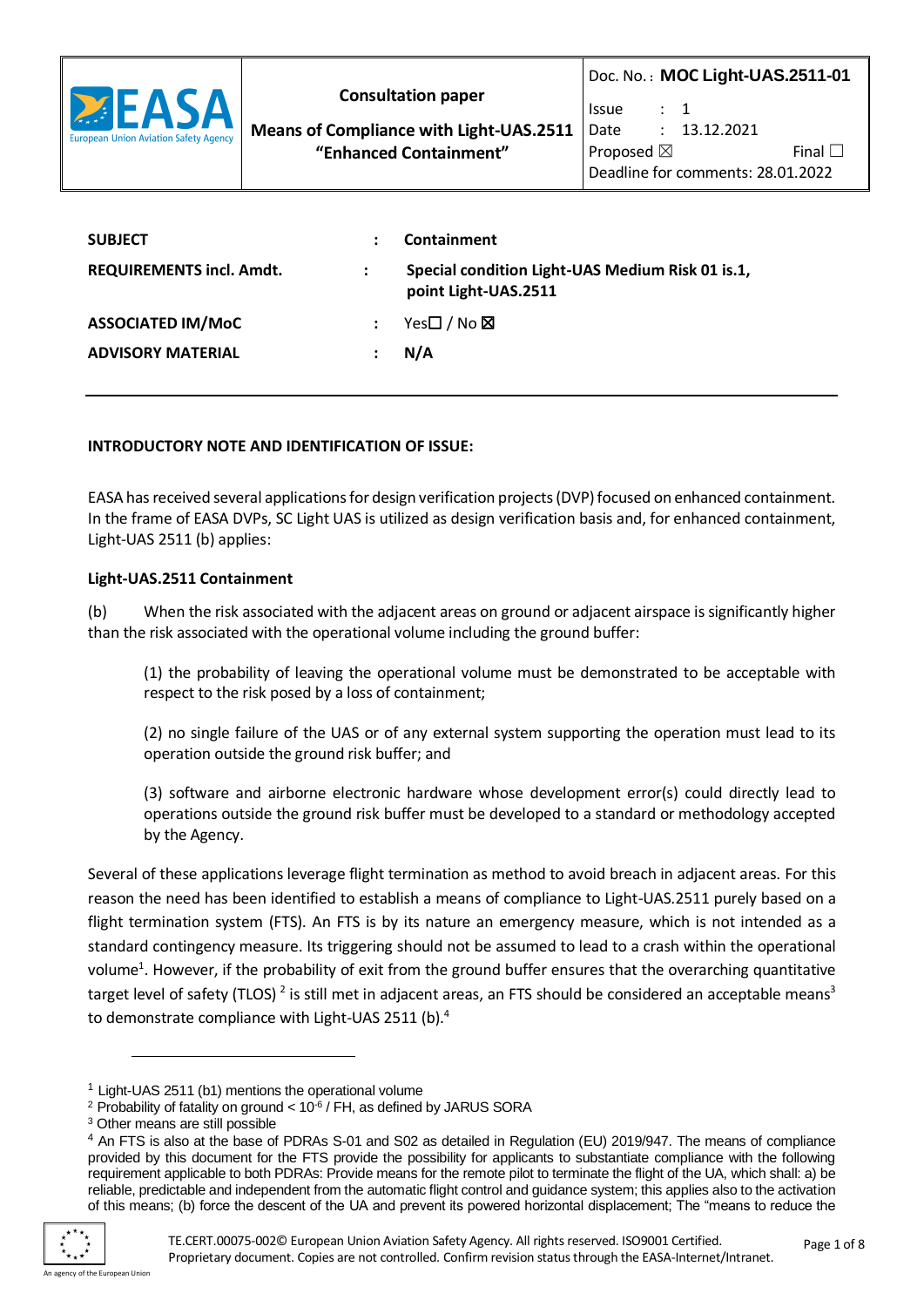

EASA has therefore decided to define a means of compliance focused on the adoption of an FTS, and has opted for a public consultation of such means of compliance, due to its generic nature. The MoC is presented together with 2 methods for the determination of the allowed maximum population density in adjacent areas. The consultation refers also to these methods.

# **1. Structure of the document and general approach**

The document presents a method to determine compliance with Light-UAS 2511 based on:

- Determination of the maximum allowed density of population in adjacent areas, i.e. Dpop-adj-max (chapter 2)
- MoC for the FTS (chapter 3)

In order to ensure that the SORA TLOS is achieved on adjacent areas, Light-UAS 2511 (b) is assessed quantitatively with regard to ground risk. This is done by means of the equation<sup>5</sup> which links Dpop-adj-max (maximum acceptable population density in adjacent areas), Ac (expected crash area of the UA), TLOS (not to exceed probability of fatality on ground:  $10^{-6}$  / FH), Pexit (probability / FH that the UA breaches in adjacent areas).

Precisely:

- TLOS is known
- Ac is conservatively provided based on characteristics of the UA (solution 1) or determined (solution 2)
- Pexit is the target value of this MoC (10 $-4/$  FH)<sup>6</sup>
- Dpop-adj-max follows as a result

If enhanced SORA step 9 is triggered, it is possible to apply this method proceeding through the following steps:

- 1. Check that the operation may not entail a peculiar ground risk in adjacent areas whose nature is not captured by this MoC<sup>7</sup>. If such risk is possible, the operator should refer to the competent authority for operational authorization. If not, proceed to step 2
- 2. Check that the adjacent airspace is such that a breach of the UA beyond the ground buffer with a probability of  $10^{-4}$  / FH can be considered acceptable by the competent authority issuing the operational

 $6$  It should be noted that this target value is provided implicitly by a SAIL IV, with no need of additional containment means.

effect of the UA impact dynamics" (also mentioned in the PDRA) are addressed in the form of "option" in chapter 4 this MoC, as this MoC to Light-UAS 2511 (b) does not necessarily need such means. Chapter 4 aims at ensuring no detrimental effect of these means on safety. Regarding their performance in terms of capability of reducing kinetic energy, if the objective is the increase of Dpop-adj-max, it is taken into account in chapter 2 (assuming it can be demonstrated that these means operate even when the FTS has not worked appropriately). However, specific performance objectives for the PDRA, if any, are not herein addressed.

<sup>&</sup>lt;sup>5</sup> P(loss of containment/FH) ≤ TLOS/ (Dpop-adj-max\*Ac) with Dpop-adj in people/m<sup>2</sup> and Ac in m<sup>2</sup>. It is assumed that, once containment has been lost, it will not be re-gained and the UA will finally crash outside the ground buffer in the adjacent areas.

<sup>&</sup>lt;sup>7</sup> For example, the existence of specific infrastructure in the adjacent areas, or carriage of dangerous goods.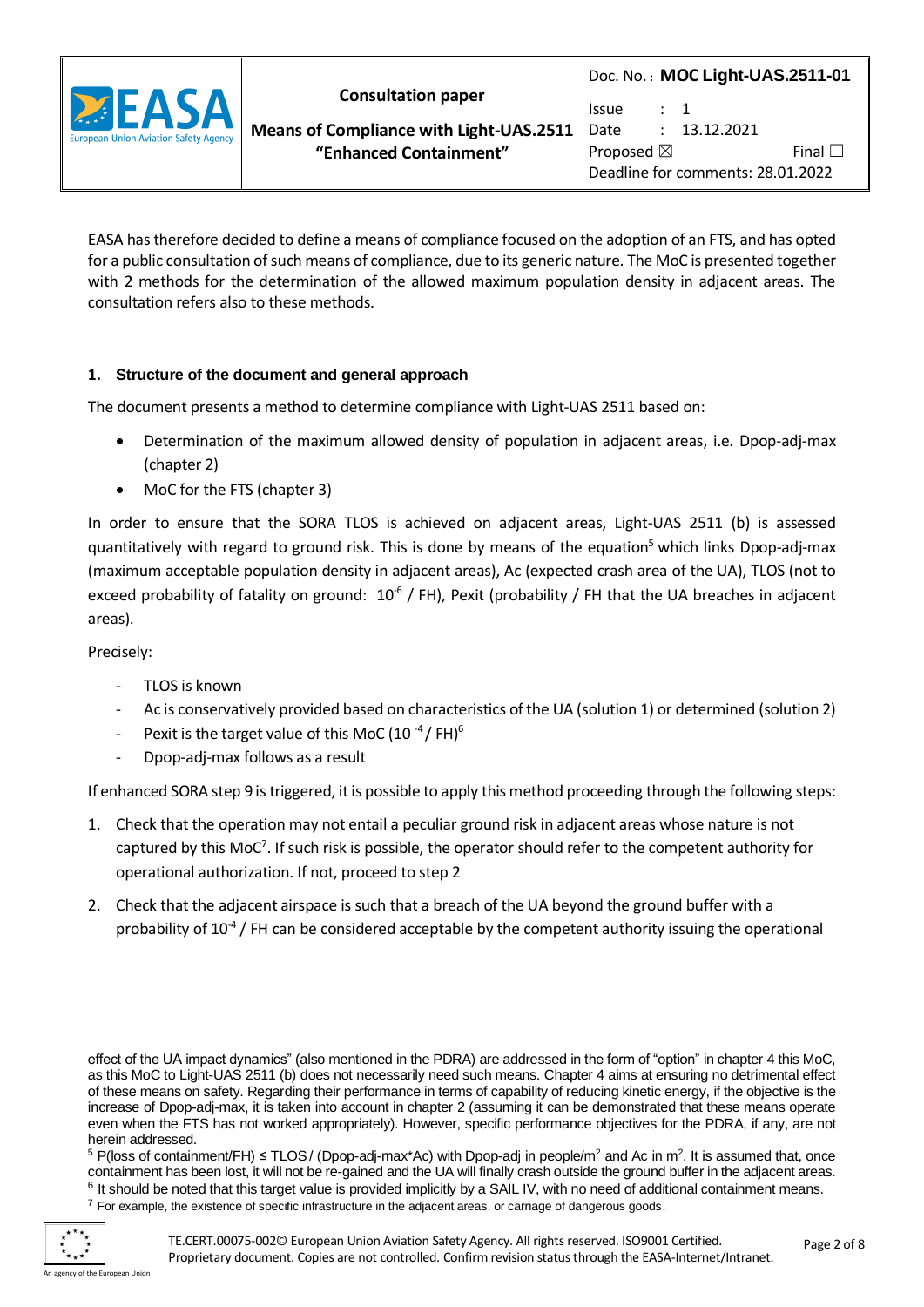

authorisation. If considered acceptable<sup>8</sup>, proceed to step 3. If not acceptable refer to the competent authority issuing the operational authorization.

- 3. Utilise either method 1 or method 2 to derive the maximum Dpop-adj-max (chapter 2)
- 4. Ensure that Dop-adj<sup>9</sup> for the operation is below Dpop-adj-max as determined in step 3. If it is not, change or adjust the area of operation, recheck assumptions, or do not apply this MoC and refer to the competent authority. If it is, proceed to step 5
- 5. Apply the MoC on the FTS (chapter 3)

Regarding the operation of multiple UA in the same airspace, although these operations (in particular "drone swarms"<sup>10</sup>) are not in the scope of SORA<sup>11</sup>, some Member States are gaining operational experience. Therefore it is proposed to consider them included in the scope of this MoC (focused on enhanced containment) as long as the UA maximum dimension is below 1 m. The limitation in dimension could be re-address in further revisions of the MoC.

# **2. Assessment of ground risk posed to adjacent areas**

In the specific category of operation, the SORA provides the possibility to take into account ground risk mitigation means M2 based on reduced crash area and / or reduced transmitted KE<sup>12.</sup>. M2 can contribute a "-1" or "- 2" in the determination of the final ground risk class (GRC) $^{13}$ , or provide no contribute if not applied. M2 is assessed for the operational volume and ground risk buffer, however it might be fully or partially applicable also on adjacent areas (defined herein as  $M2<sub>adj</sub>$ ), depending on the specific technical means and justification. Applicability in adjacent areas (and therefore whether M2<sub>adj</sub> has a value of 0, -1 or -2) should be assessed by the operator / applicant, taking into account that a breach in adjacent areas / volumes implies by definition that 1) control has been lost and 2) the FTS, although segregated from the UA as required by this MoC (refer to chapter 3), has not functioned as expected.

For correct understanding of the results obtained from method 1 and method 2 it is highlighted that:

- For both methods the formula of footnote 5 applies, recombined to obtain Dpop-adi-max
- Both methods assume that operation is not lost at a rate higher than  $10^{-2}$  /FH. Although a SAIL I could in theory be allowed to have worse performances, the assumption is considered reasonable for the scope of this MoC (also with regard to most consumer products currently on the market). The rate of

<sup>13</sup> Crash area reduction and reduction of the probability of fatality can be used together to provide the "-1" or "-2" contribute



<sup>&</sup>lt;sup>8</sup> It should be noted that, where the competent authority for operational authorization would consider more appropriate to adhere to SORA step 9, for which Pexit = 10<sup>4</sup>/FH is applied to the operational volume, the authority could still require that the activation of the FTS is performed sufficiently before the outer perimeter of the operational volume is reached, such that termination would lead to a crash within the operational volume (the single failure criteria is considered met by means of the segregated FTS).

 $9$  This refers to the "at risk" population in adjacent areas. If the MTOM is below 25 Kg, sheltering assumption could be possible, as long as they are agreed with the authority authorizing the operation. This document does not provide further guidance to determine the "at risk" Dpopadj. Such guidance could be derived from future JARUS WG6 proposals regarding SORA "step 9". Until this guidance will be published in the AMC and GM to Regulation 2019/947, EASA will be available for discussion / consultations with competent authorities and operators.

 $10$  Swarms operation are usually authorized only on ground control area. This document address only the technical containment aspect.

<sup>&</sup>lt;sup>11</sup> Currently considered not addressing the operation of multiple UA in the same airspace

<sup>&</sup>lt;sup>12</sup> Specific design can decrease the probability to cause a fatality in case of collision with people.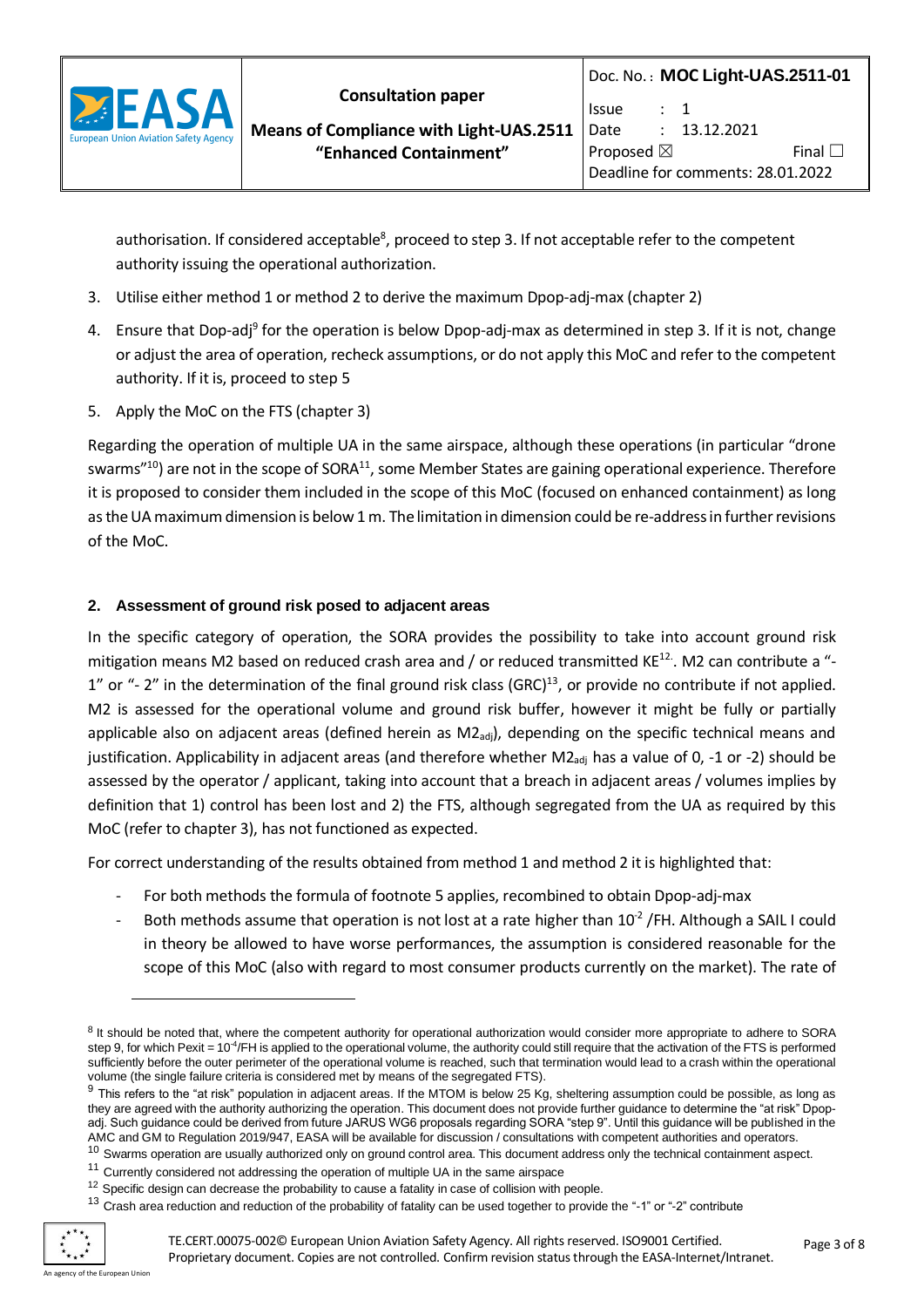

loss of control of the operation and the reliability ensured for the FTS by this MoC contribute to the obtainment of, at least, Pexit  $\leq 10^{-4}$  /FH

Mitigation means M2 on adjacent areas are taken into account in different ways by method 1 and method 2, as method 2 explicitly incorporates the determination of the specific Ac of the UA

# **2.1 Method 1 to derive Dpop-adj-max**

If  $M2_{\text{adi}} = 0$ 

- UAdim<sup>14</sup> ≤ 1 m and cruise speed ≤ 25 m/s<sup>15</sup>: Dpop-adj-max = 1500 people / Km<sup>2</sup>
- UAdim ≤ 3 m and cruise speed ≤ 35 m/s: Dpop-adj-max = 100 people / Km<sup>2</sup>

 $M2_{\text{adi}} = -1$ ; <sup>16</sup>

- UAdim ≤ 1 m and cruise speed ≤ 25 m/s: Dpop-adj-max = 15000 people / Km<sup>2</sup>
- UAdim ≤ 3 m and cruise speed ≤ 35 m/s: Dpop-adj-max = 1500 people / Km<sup>2</sup>

 $M2_{\text{adj}} = -2$ 

Dpop-adj-max not limited (it has been proved that the statement "it can be reasonably assumed that a fatality will not occur" from Annex B to SORA is applicable also on adjacent areas).

If this method cannot be used, the remaining option is to select method 2.

## **2.2 Method 2 to derive Dpop-adj-max**

Determine the contribute to M2<sub>adi</sub> provided solely by a reduction of transmitted kinetic energy (if any): M2<sub>adi-ke</sub>

Possible values of  $M2_{\text{adi-ke}}$ : 0, -1

Determine the crash area of the UA on adjacent areas: Ac

Dpop-adj-max<sup>17</sup> =  $(10^4/Ac)^*(10^{-M2adi-ke})$  people/Km<sup>2</sup>

For  $M2_{\text{adi-ke}} = -2$  Dpop-adj-max not limited.

<sup>14</sup> Maximum dimension of the UA

<sup>&</sup>lt;sup>15</sup> The indications of method 1 derive from the use of crash areas (Ac) considered by JARUS WG SRM. Even if the proposal is not publicly consulted yet, it is considered by EASA state-of-the-art. Should JARUS public consultation lead to different conclusions, this MoC may be updated.

 $16$  A small drone UA of, e.g., 30 cm maximum dimension, should be able to gain a "-1"

<sup>&</sup>lt;sup>17</sup> The consultation paper was initially published on 13/12/2021 with a typo in the formula: "1000" was wrongly written instead of "10<sup>4</sup>". This has been corrected on 15/12/2021 but the issue number of the consultation paper has remained is1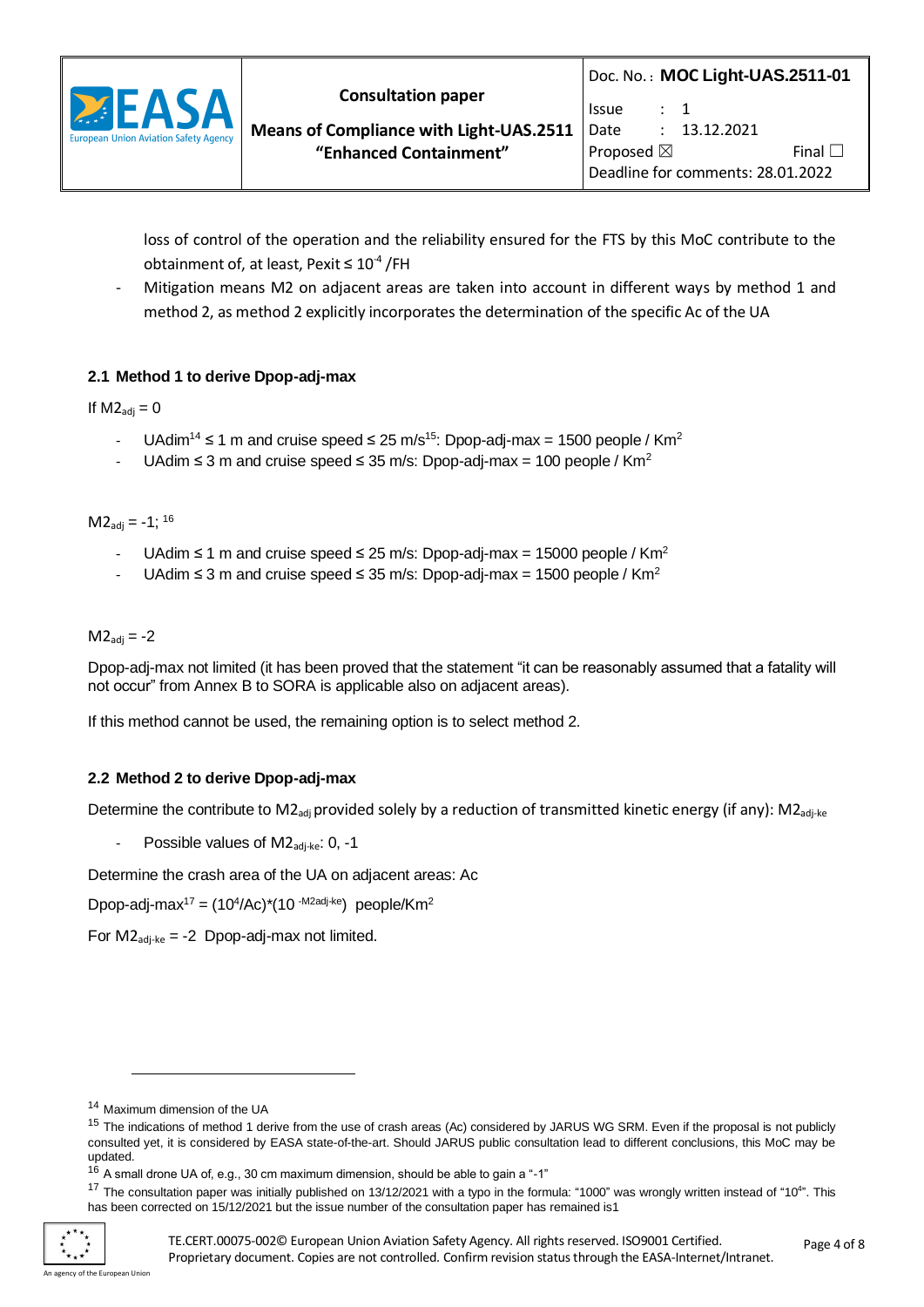

**Means of Compliance with Light-UAS.2511 "Enhanced Containment"**

Proposed  $\boxtimes$  Final  $\Box$ Deadline for comments: 28.01.2022

### **Means of Compliance MOC Light-UAS.2511-01**

#### **Means of Compliance with Light-UAS.2511 Containment**

## **3. Introduction**

The following chapters provide the prescriptions for an FTS system considered adequate to provide, for the UA, a Pexit ≤ 10 -4 / FH.

#### **3.1 General requirements**

The FTS must be segregated from the UAS flight control system architecture. Such segregation needs to be simply verifiable and comply with the following paragraphs.

The FTS can be manually or automatically activated. In the case of manual activation, the system will include a ground and an air (i.e.: on-board) segment.

#### **3.2 Segregation of the air segment**

The air segment of the FTS should be fully and clearly segregated from the UAS flight control system architecture and any other elements of such architecture whose failure may induce a loss of control, unless demonstrated that the failure of such elements may only lead to crash in the operational volume or ground buffer. For example, the FTS air segment may use the same power supply of the UA, as a loss of a power supply could be considered a failure leading to a crash in the operational volume. In such a case erroneous operation of onboard power supply (out of range voltage, inverted polarity) should be demonstrated to not result in loss of containment and loss of the FTS.

If the FTS is activated from ground, the receiver of the FTS signal installed onboard should be independent from the receiver utilized for command and control.

If the FTS is automatically activated, its activation should be triggered by systems which are not utilized for the control of the UA operation within the operational volume. For example, positioning information utilized to trigger the FTS should be provided by different systems with respect to the ones utilized during normal operation of the UA.

## **3.3 Segregation of the ground segment**

The unit(s) utilized to trigger the FTS should be fully segregated from the Command Unit (CU) utilized for UA control during normal operation. The segregation should be such that, if CU operation would be lost or function erroneously, the FTS would be fully unaffected.

## **3.4 Frequency and frequency diversity**

The frequency band utilized by the FTS should be separated from the frequency band utilised for UA control. The FTS frequency should also not be superimposed with frequencies intensely utilized in the area of operation, or it should be proven that in such case no interference would be possible such to cause erroneous FTS activation.

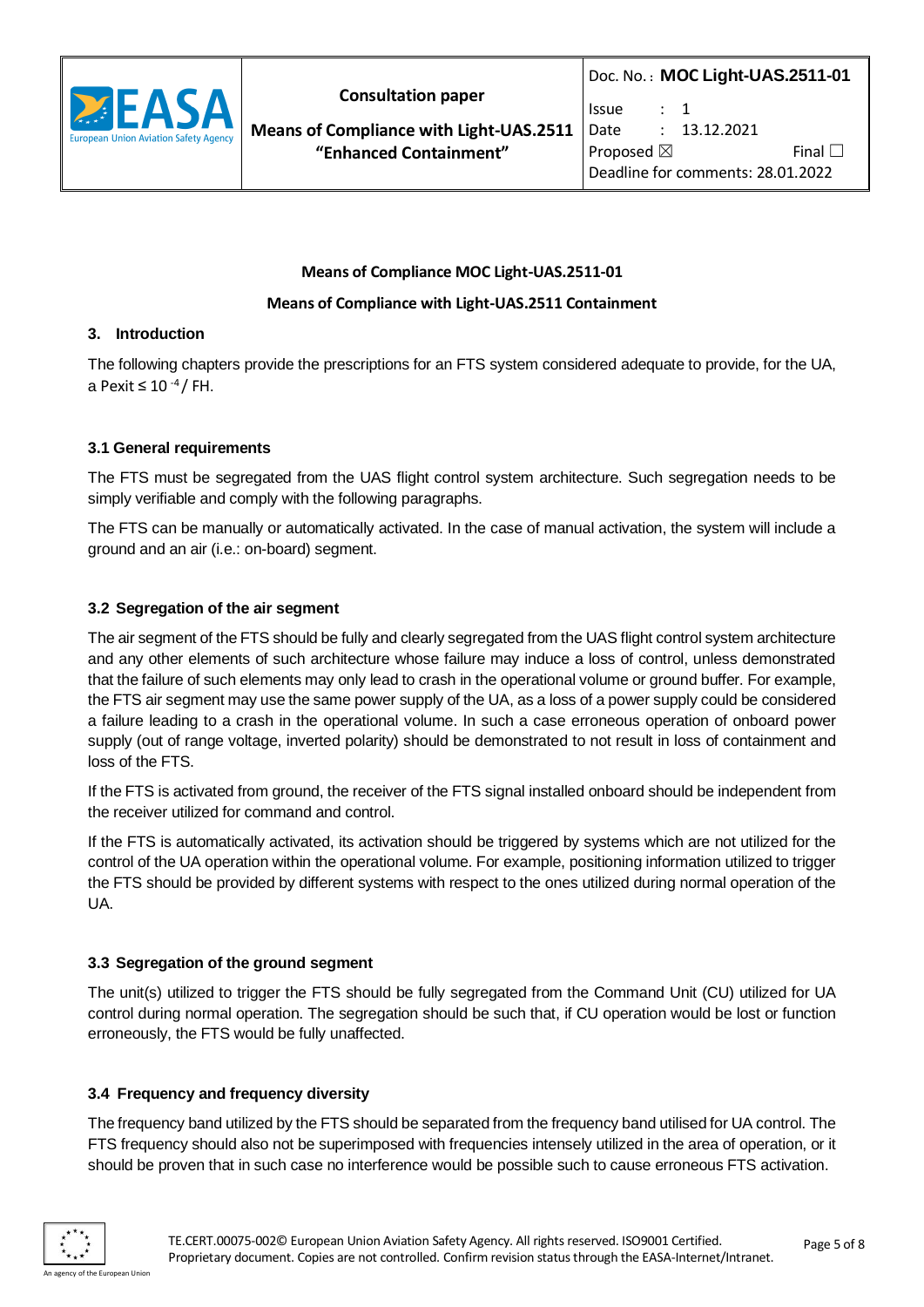

**Means of Compliance with Light-UAS.2511 "Enhanced Containment"**

## **3.5 FTS Performance**

Adequate performance of the FTS should be checked by test as in the following.

#### **FTS** initial tests.

Proper functioning of the FTS needs to be checked with dedicated laboratory tests, focused on the FTS function.

#### Ground integration tests after installation of the FTS on the UA

These tests need to demonstrate proper activation of the containment means as installed on the UAS and that the desired effect on the UAS is obtained. Effect of the possible payload (in terms of FTS integration, antenna masking) should be considered. If the FTS, during real operation, is activated from ground, ground test should be such to already test the maximum operational distance of the UA from the antenna transmitting the command of flight termination. The ground FTS unit needs to be connected with the antenna as in the real operational case.

#### Flight test

Flight tests need to be carried out in low risk scenarios (typically: a test location which is controlled and with very low risk in adjacent areas). Flight tests are not considered necessary for very small UAS<sup>18</sup>, since in this case ground risk is anyway contained and antenna masking effects are not expected.

Flight tests need to demonstrate proper activation of the on-board segment of the FTS, however, a representative non-destructive configuration may be arranged (e.g. digital recording of the FTS signal which would normally interrupt power connection to engines when FTS is actuated, avoiding that such signal actually commands power interruption during tests). It should be demonstrated that each activation from ground, respectively each test case in which the FTS is supposed to be automatically actuated, would result in a correct flight termination. During the tests, all geometries UA – ground antenna expected during operation would need to be tested at the maximum expected distance. The FTS should never be subject of inadvertent activation.

#### End-to end activation tests performed in laboratory

These tests address the capability of the termination means to ensure its potential operation for the life cycle of the UA. The number of activations (triggering of the termination means and observation of proper operation) should be equal to the number of expected operations of the UAS for its entire life (accounting for pre-flight checks, maintenance check, return to service check) multiplied by a scattering factor of 2. The lapse of time in which such tests are performed will depend on the organization on the test (i.e. the activations can be performed in a rapid sequence, considering that the unit might need to rest long enough to avoid adverse effects). The tests should be carried out utilizing the UA that has been subject to flight tests (when such tests have been carried out) with FTS installed, utilizing the same FTS activated in flight.

#### **3.6 Flight Manual Procedure**

<sup>&</sup>lt;sup>18</sup> A threshold of 900 g is proposed

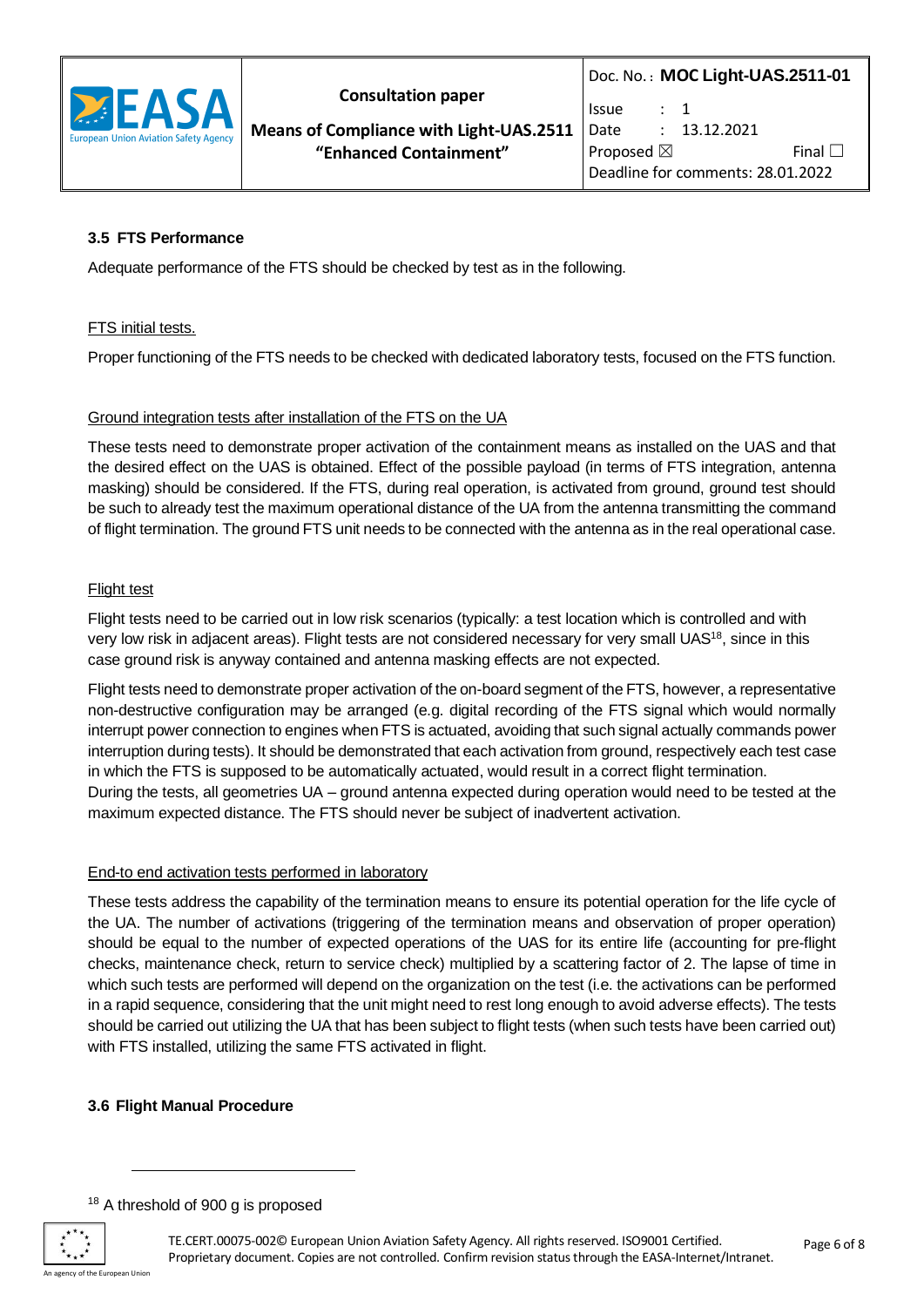

Proper procedures should be established to ensure that the FTS will be operated appropriately and it will work as intended throughout the life of the installed system.

At least one on-ground test of the FTS installed on the UAS needs to be carried out before each UAS operation, with method and timing as indicated by the flight manual. This test is dedicated to minimize the possibility of latent failures. If the test fails the FTS needs to be replaced before next flight, and re-tested.

## **3.7 Maintenance Instruction**

Proper maintenance instructions should be established to ensure that the FTS will work as intended throughout the life of the installed system.

Maintenance instruction should be established in order to record the in-service reliability of the FTS. This check is dedicated to verify that the reliability target is met during the life cycle of the system. The check consists in the application of the formula below whenever an FTS failure during operation is observed:

(Number of FTS failure at fleet level) x  $4.7^{19}$  x (Average operation time) / (Fleet total flight time) <  $1E-2$ 

In case the above condition is not met at any point in time of the fleet life, this needs to be reported to the authorizing authority as the FTS would not feature the expected performance.

## **3.8 Prescriptions for ground buffer definition**

The extension of the ground buffer should be such that any termination event would end with the crash of the UA within the ground buffer and not outside. In order to determine such extension, the following factors needs to be considered:

- T: Human and system latencies in the activation of the FTS
- D1: Distance travelled by the UA during time T
- D2: distance travelled by the UA after termination is effectively triggered onboard

Conservatively and as a simple solution:

- $T = 3 sec$
- $D1 = V^*T$
- $V =$  maximum velocity declared as part of the operational authorization and including worst expected wind conditions (intensity and direction)
- D2 to be determined on the base of the trajectory after termination
	- o Velocity vector at termination: horizontal, oriented perpendicularly to the operational volume and at the maximum height of the operational volume.
	- o Velocity at termination: V (as above)
	- o For rotorcrafts / multirotors: ballistic trajectory with no drag considered
		- D2: projection of the ballistic trajectory on ground, perpendicular to the operational volume

<sup>&</sup>lt;sup>19</sup> This scatter factor accounts for uncertainties due to a small sample size